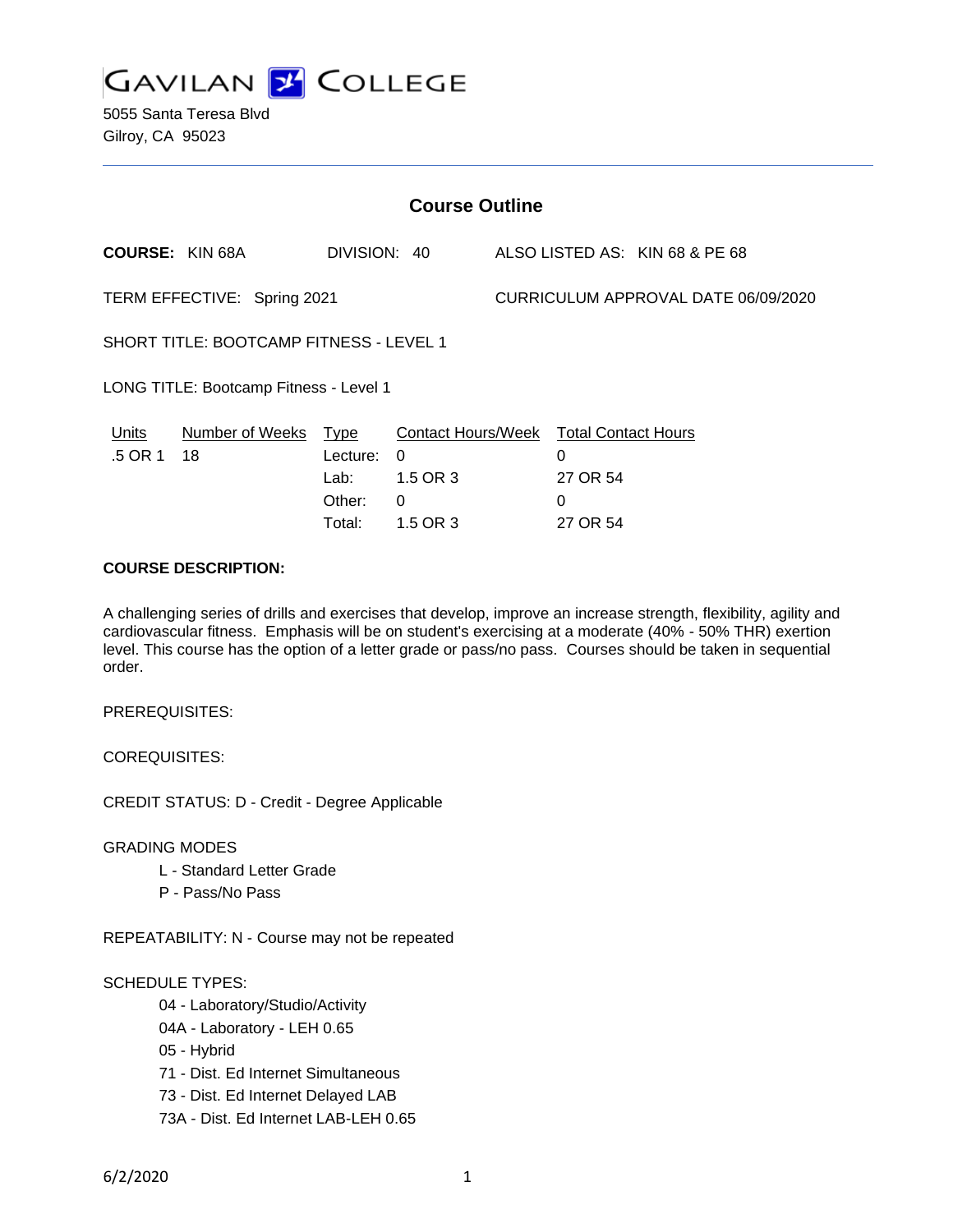## **STUDENT LEARNING OUTCOMES:**

By the end of this course, a student should:

1. Calculate their Target Heart Rate (THR) and then apply their THR to determine their workouts are at 40% - 50% of their THR.

2. Demonstrate 3 upper body and 3 lower body beginning level strength exercises utilizing one's body weight for resistance.

3. Demonstrate 2 core strength exercises and 2 core flexibility beginning level exercises for both the upper and lower body.

### **CONTENT, STUDENT PERFORMANCE OBJECTIVES, OUT-OF-CLASS ASSIGNMENTS**

Curriculum Approval Date 06/09/2020

1.5 - 3 Hours

Content: Introduction to class, including course syllabus, course expectations, grading, and attendance policies. Appropriate attire

will be discussed. Fitness assessments will be conducted (cardiovascular, upper body, lower body, and core strength).

Student Performance Objectives: Participate in fitness assessments.

3 - 6 Hours

Content: Basic agility and cardiovascular drills will be introduced. Conditioning to include such exercises as jumping jacks, lunges, power walking, and power skipping. Teach students how to determine Resting Heart Rate (RHR) and calculate appropriate Target Heart Rate (THR). Basic agility and cardiovascular drills will continue.

Student Performance Objectives: Demonstrate the basic drills introduced. Determine their RHR and calculate their THR.

#### 3 - 6 Hours

Content: Basic conditioning. Check THR to determine if they are working at a 40% - 50% intensity level. Basic flexibility

exercises will be introduced. Continue basic conditioning drills. Basic upper body, lower body, and core strength drills using the weight of one's body will be introduced, such as burpees, flutter kicks, modified push ups, and modified lower back bends.

Student Performance Objectives: Demonstrate two different basic flexibility exercises. Utilize proper techniques.

#### 1.5 - 3 Hours

Content: Continue basic conditioning including such exercises as ice skaters, squats, and jump rope drill (without the rope). Basic strength training drills will be incorporated into the conditioning routine (agility and cardiovascular).

Student Performance Objectives: Demonstrate the new exercises. Participate in class workouts.

3 - 6 Hours

Content: Basic intervals will be introduced into the conditioning routine. Continue working on increasing cardiovascular fitness through the use of interval drills. Combine 3 - 5 exercises into a routine, for example: 20 squats, 10 push ups, 20 walking lunges, 20 burpees, and 30 jumping jacks. Check THR to make sure they are working at a 40% - 50% intensity level. New basic interval drills will also be introduced.

Student Performance Objectives: Calculate the appropriate target heart rate for intervals. Demonstrate the new exercises and participate in class workouts.

## 3 - 6 Hours

Content: Complete mid-way fitness assessment. Continue basic exercise program. Jump roping will be introduced as a means of conditioning, both in the regular exercise program and in the intervals.

Student Performance Objectives: Participate in mid-way fitness testing. Participate in conditioning exercises utilizing jump ropes. Apply these techniques in class workouts.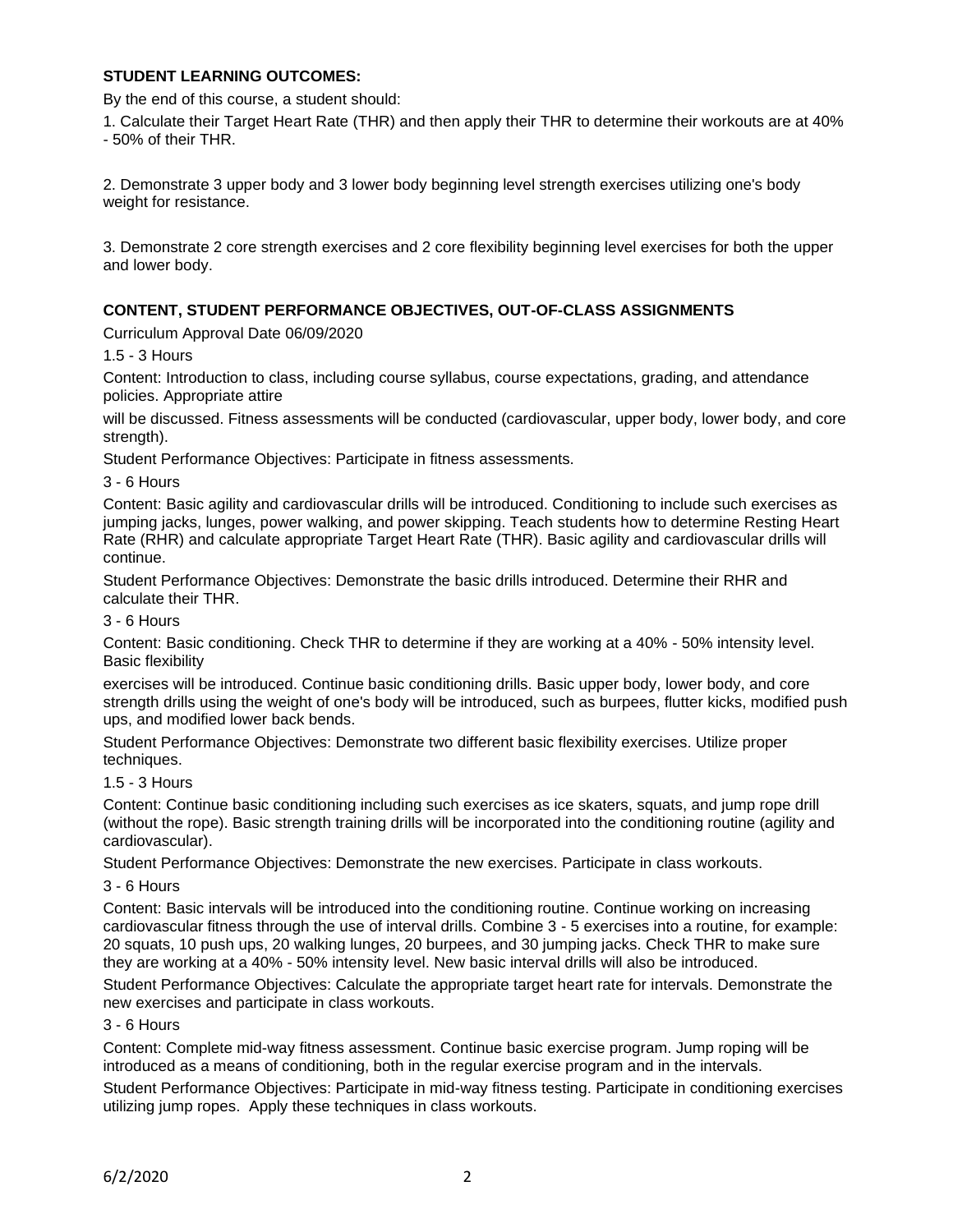# 3 - 6 Hours

Content: Continue basic workouts including upper and lower body strength training. Additional basic exercises incorporating the use of one's body weight will be introduced, such as inchworms, wall sit, and plank.

Student Performance Objectives: Perform two upper and two lower body strength exercise using one's body weight for resistance. Demonstrate any new exercises that are introduced and participate in class workouts.

3 - 6 Hours

Content: Continue basic conditioning program. Increase intensity and duration of conditioning. For example: students will complete each routine a second or third time. An example of a routine might be: 10 tuck jumps, 15 seconds plank, 30 seconds of power skipping, 20 burpees, and 20 walking lunges. Check THR to make sure they are working at a 40% - 50% intensity level. Also increase intensity and duration of basic strength exercises.

Student Performance Objectives: Participate in class workouts. Monitor their THR to determine their class workout intensity level.

### 4 - 10 Hours

Content: Continue basic conditioning program utilizing a variety of workouts, including the use of jump ropes. Check THR. Complete post fitness assessment.

Student Performance Objectives: Demonstrate 3 upper and 3 lower body basic strength exercises during the course of their workouts. Demonstrate 2 basic core strength exercises during conditioning exercises. Participate in post testing.

2 Hours

Final

# **METHODS OF INSTRUCTION:**

Demonstration, Guided Practice, Stations

# **METHODS OF EVALUATION:**

Problem-solving assignments Percent of total grade: 10.00 % 5% - 10% Calculate THR Skill demonstrations Percent of total grade: 40.00 % 30% - 50% Performance exams; Other: Pre and Post Fitness Assessment Other methods of evaluation Percent of total grade: 50.00 % 40% - 60% Class participation required.

## **REPRESENTATIVE TEXTBOOKS:**

No textbook required.